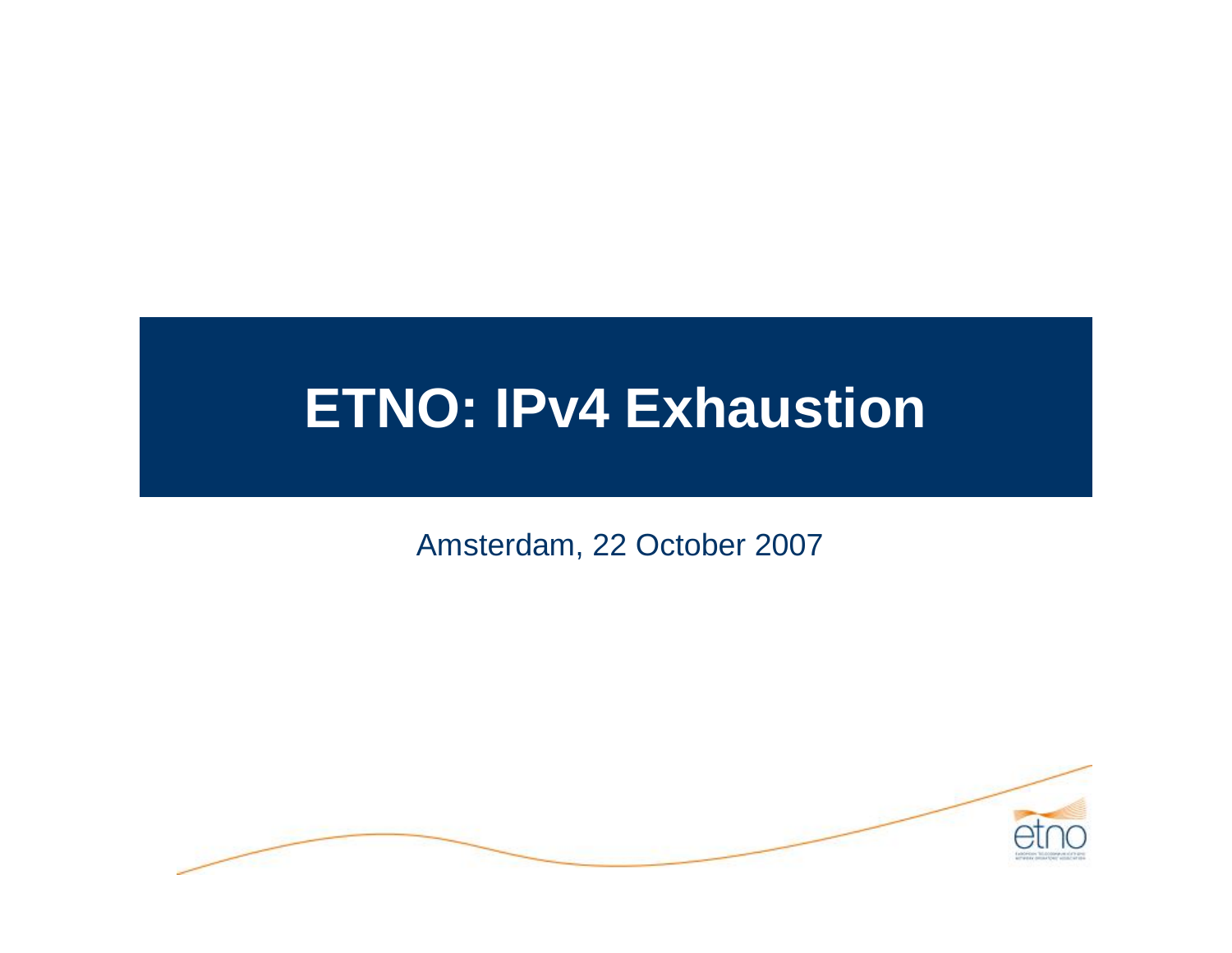#### **Focus: IPv4 and Network Operators**

- <sup>l</sup> The IPv4 Exhaustion issue is well understood
- **I** Why use this opportunity to cover it
	- **I** Very important to ETNO members
	- **I** Consensus amongst European Telecom Operators
- <sup>l</sup> Goals
	- **I** Not to rehash the IPv4 Exhaustion model

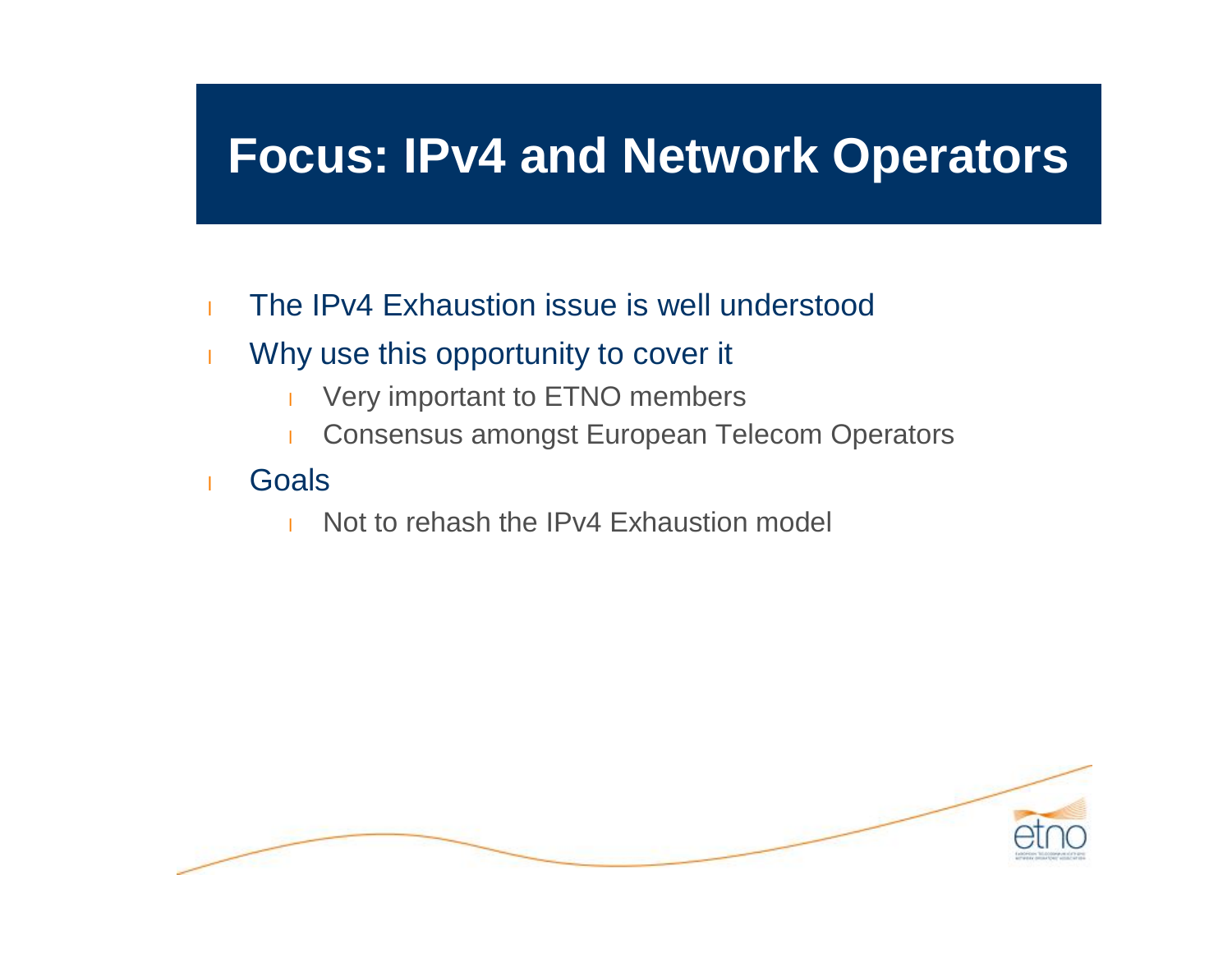#### **No Global Consensus**

- **I** While many proposals for managing IPv4 exhaustion have emerged
	- There is no global consensus on a single proposal
	- **l** Or, on a combination of approaches
- **I** Obviously, a topic for the this RIPE meeting
	- **I** And upcoming RIR meetings in other regions
- l However ...
	- The free pool continues to be used up while we talk

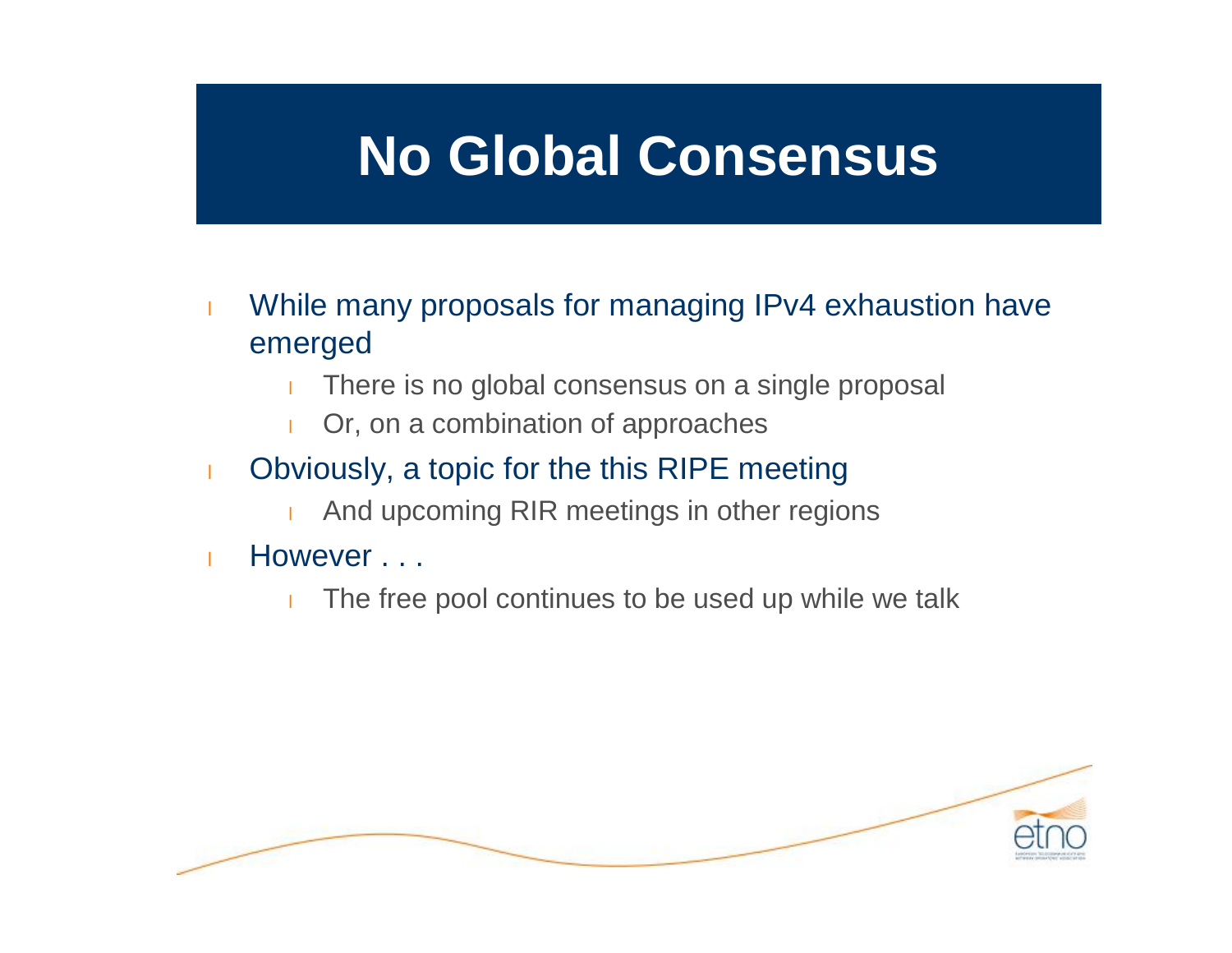### **ETNO Discussions**

- **I** Discussions led by Group of Experts (Numbering, Addressing and Naming Issues Working Group)
- **Responded to initial policy proposals to help derive a** European position
- **I** IPv4 ETNO Common Position agreed using established procedures – requires 100% agreement by all ETNO members

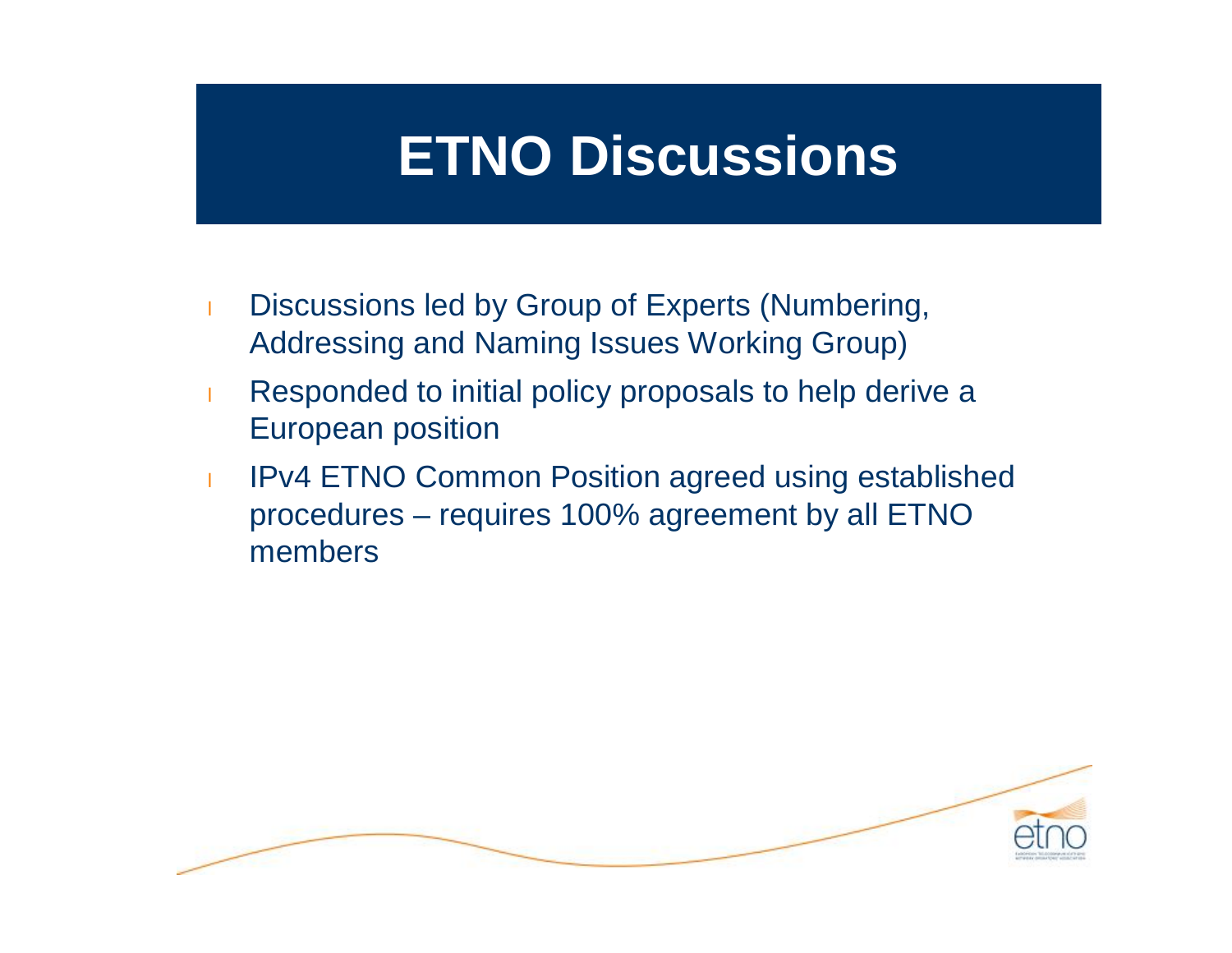### **Do Not Abandon RIR Process**

- **ETNO thinks a key principle in the remaining time for the** IPv4 free pool will be . . .
	- **I** Using the existing Internet community organizations that have bottom-up and inclusive stakeholder based processes
- **ETNO does not support the intervention of organizations** outside the traditional IP addressing community
- **ETNO does not want to see government intervention in the** allocation of IP address space
- **ETNO supports the process and principles that underlie the** five RIRs

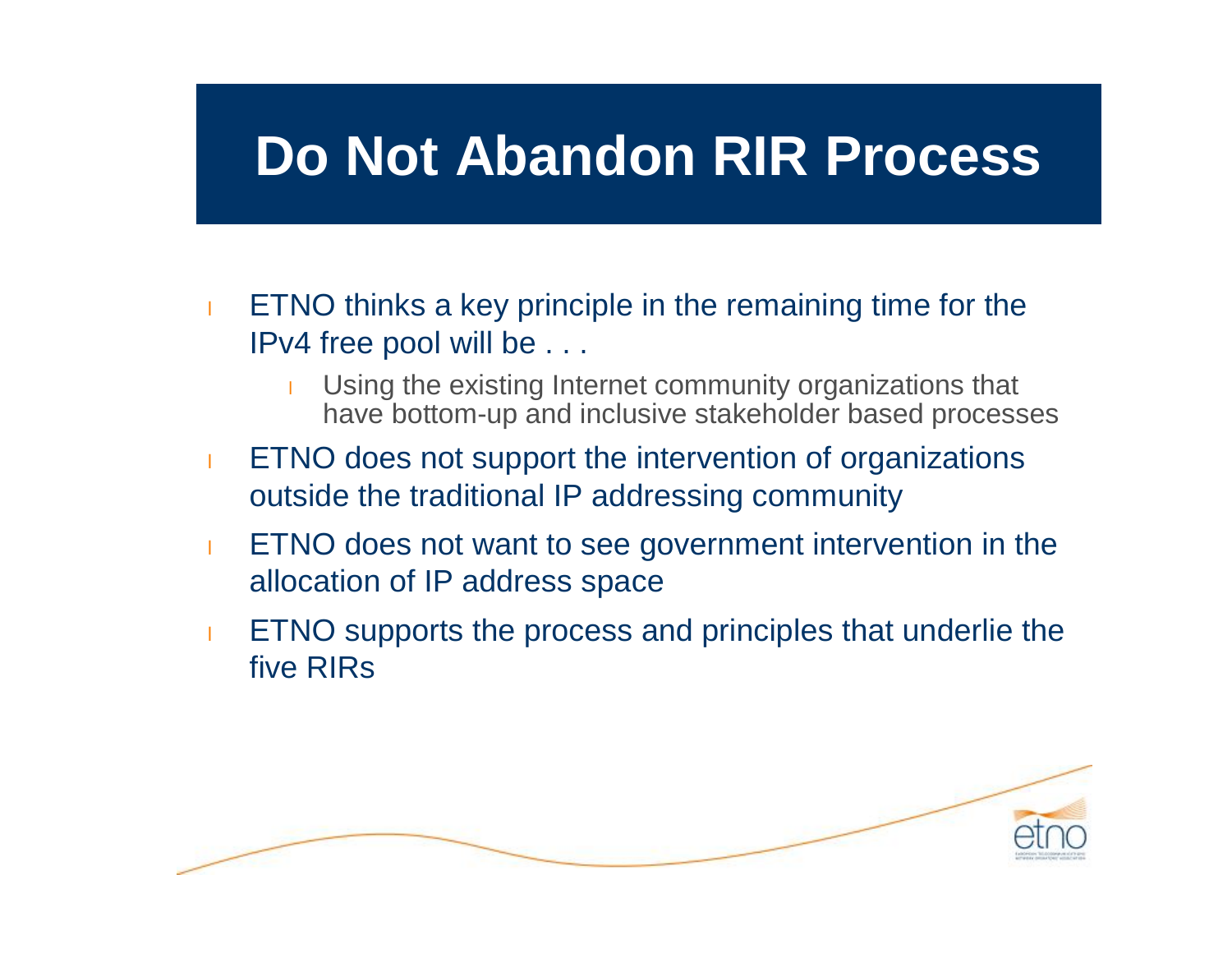## **Existing RIR Processes Work**

- **I** Many IPv4 Exhaustion proposals suggest countdowns or set asides
	- These are not needed and are artificial
- **RIPE should simply use the allocation processes it always** has for the remaining IPv4 pool
	- I No need to change
- **I** Set asides only serve to bring the date of free pool exhaustion forward
	- For no good technical reason
- **I** The existing RIR policies for IPv4 allocation are proven, time-tested and appropriate for future allocation

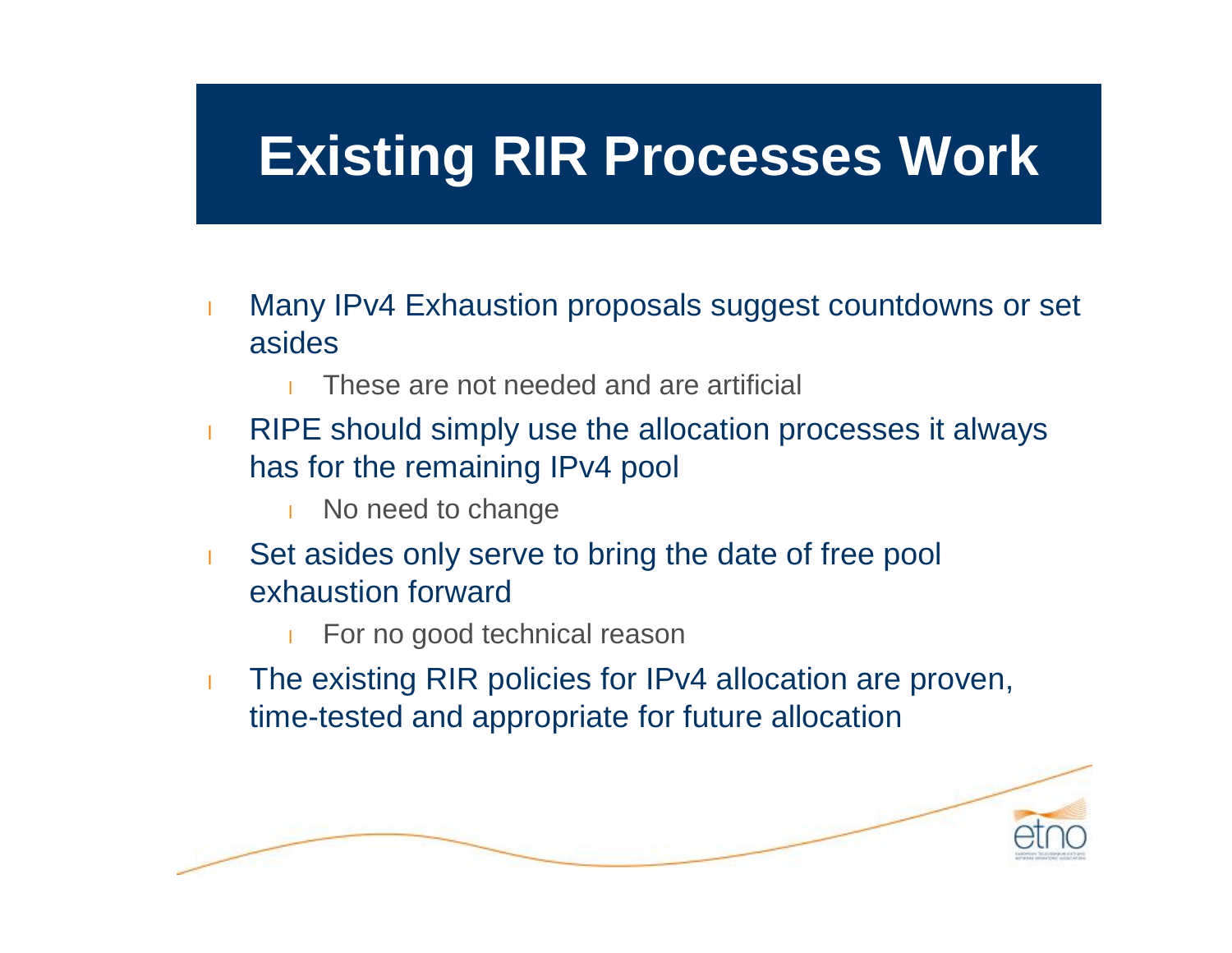#### **No IP Marketplace**

- **ETNO believes that a marketplace in IP addressing is** contrary to the principles of fair play and conservation through which IP addresses have been allocated in the past
- **I** Development of a market for IP addresses should be strongly discouraged
	- <sup>l</sup> Legal, informal and illegal trading of IP addresses should be strongly discouraged
- **RIPE as well as its membership should identify strategic** actions that would help meet this goal

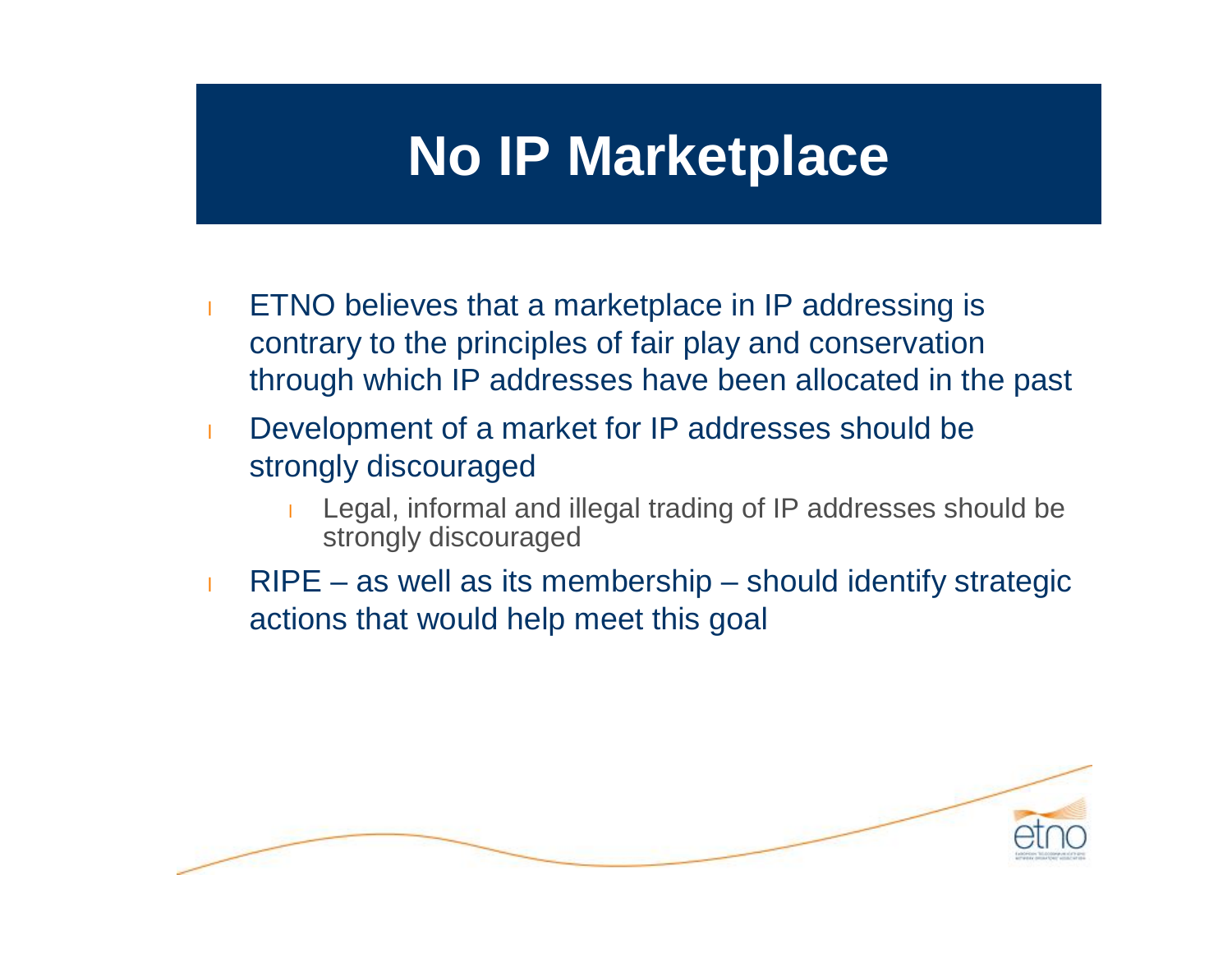#### **Needs Based Allocations**

- **I** The remaining free pool for IPv4 should be allocated based on needs
	- $\blacksquare$  As we have always done
- <sup>l</sup> Geographic/regional set asides must be discouraged
- <sup>l</sup> A global, needs-based approach prevents global organizations from IP address "shopping"
- **I** The availability of allocations from one region while RIR pools were depleted in other regions – would not be an acceptable situation
	- This invites government intervention
	- **I** Competition issues arise here as well

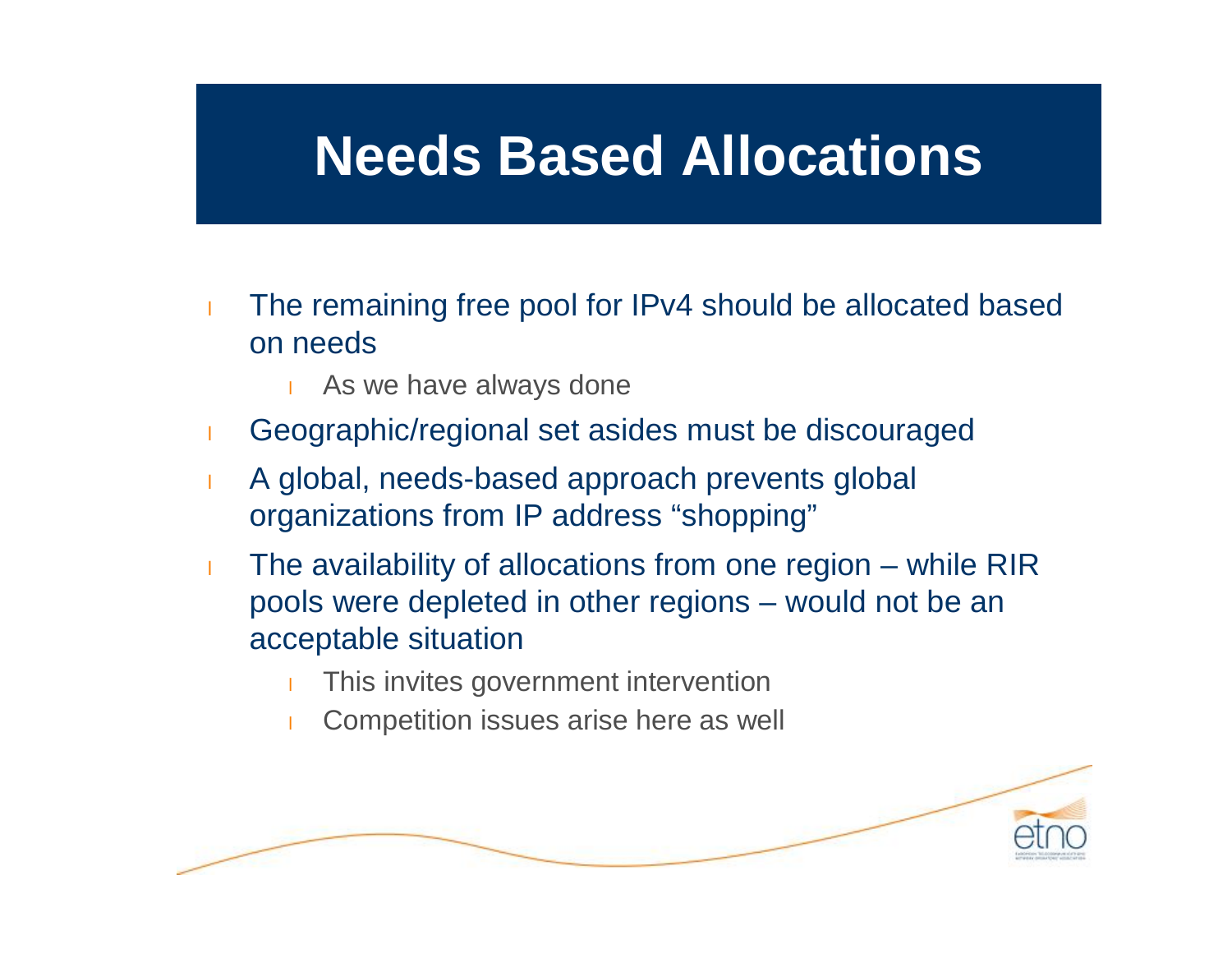## **Address Policy**

#### I If new IPv4 policy emerges

- **I** The existing RIPE policy development process should be used
- I No need/desire for a new policy making structure within RIPE
- **I** The ISP and carrier community needs predictability and continuity on this
	- **I** Evolution in IPv4 allocation policy should go through the same, thoughtful process as any other policy change in RIPE

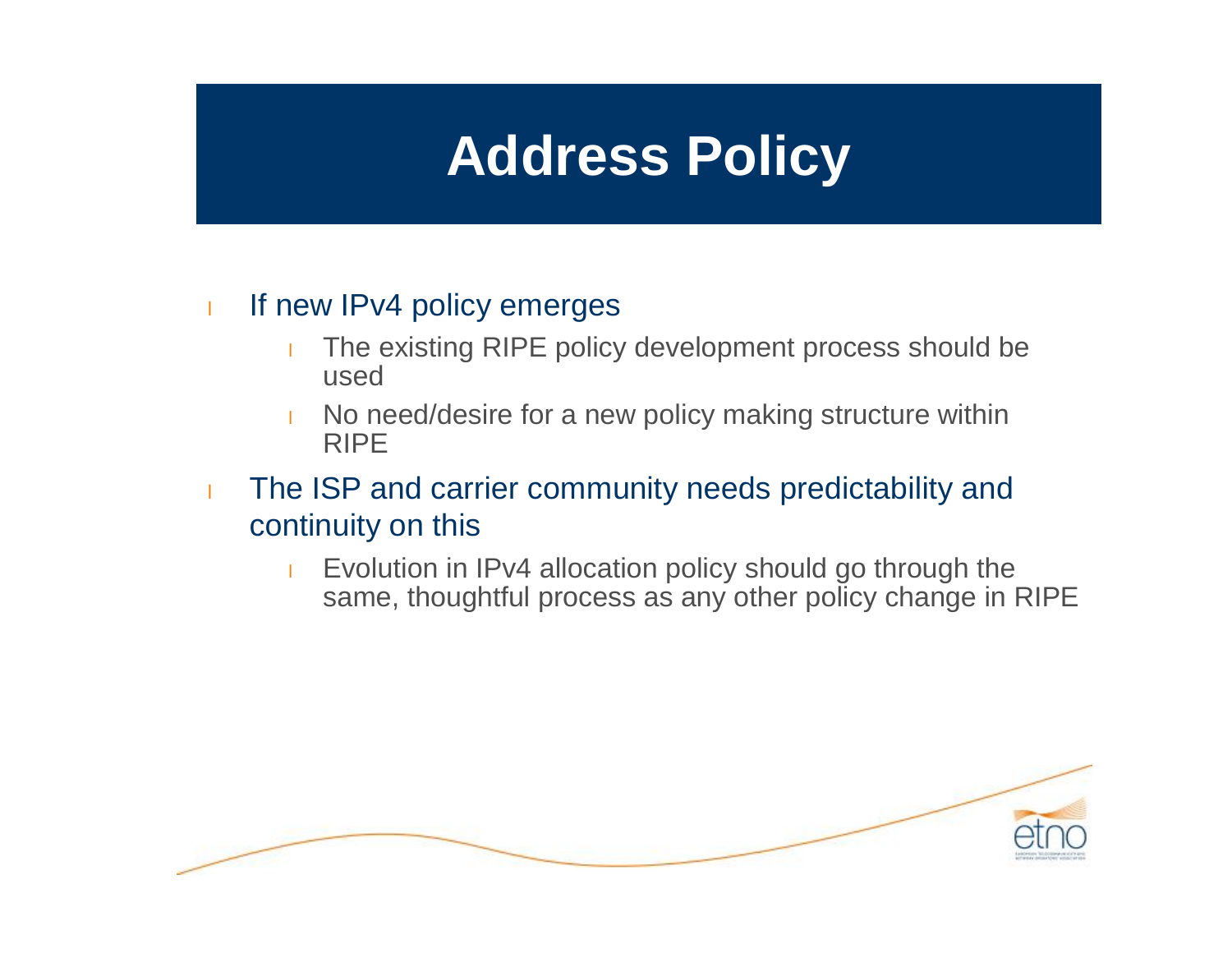## **Global Information Sharing**

#### **I** Accurately informed IP addressing stakeholders are critical

- The visibility of exhaustion is increasing
	- More extensive of reporting of assignments and allocation is needed
	- Not just to the addressing community, but to media and governments and other parties who will become interested in the next few years
- $\blacksquare$  There is a need for a globally acceptable independent modeling tool
	- Such a tool should be independent of individuals who potentially have agendas to pursue or conflicts of interest
	- This could be a jointly commissioned activity of the RIRs

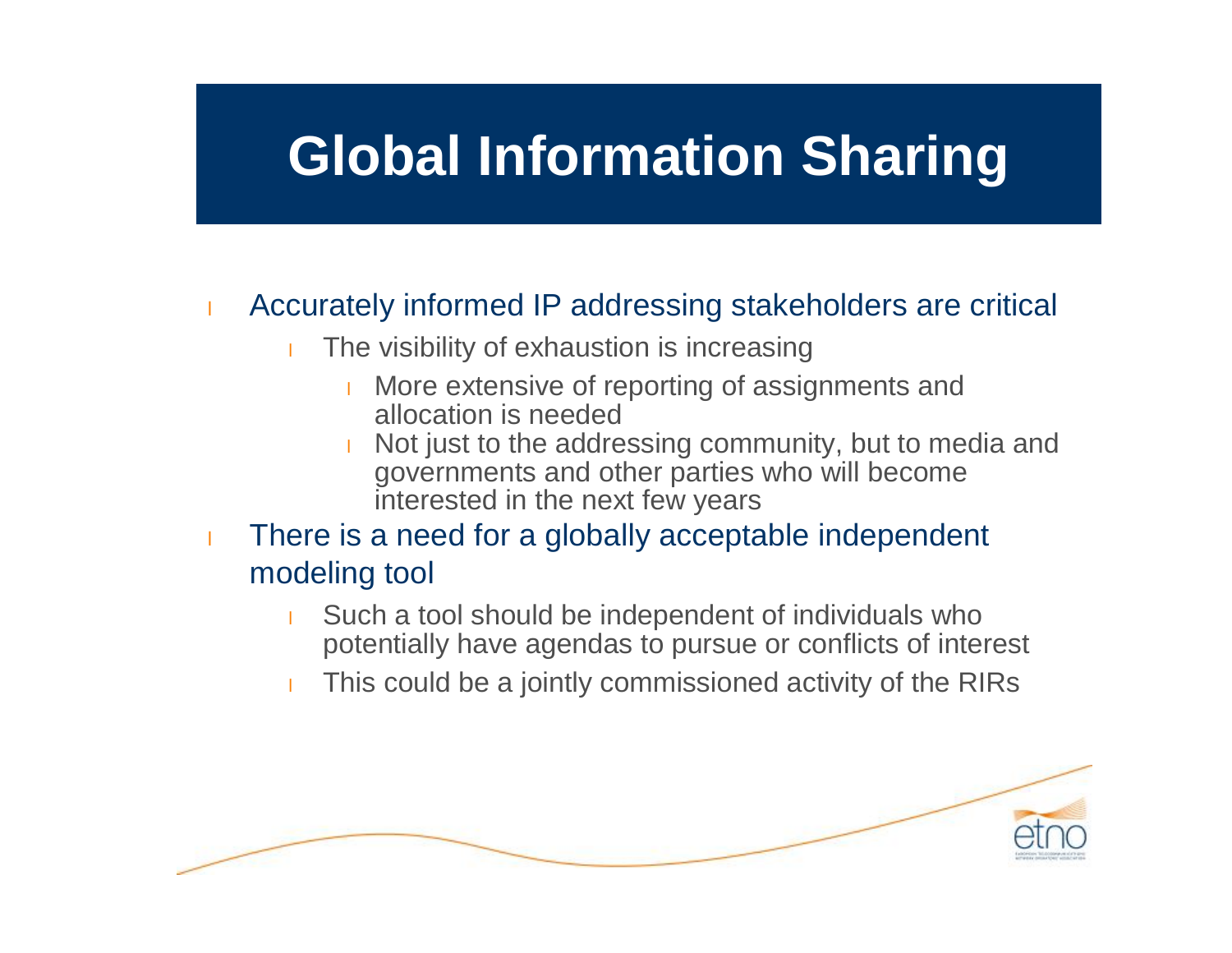# **Legacy Blocks**

- <sup>l</sup> ETNO would like to see IANA and ARIN continue to work with legacy owners of /8s
	- Continuing effort to recycle unused addresses
	- **Recent success at IANA with net 12**
	- **Potential to add other /8s to the global pool**
- **RIPE NCC, perhaps through the NRO, should continue to** emphasize that the "recycling" activity should continue
	- I While it may not make an enormous difference in the amount of time we have before exhaustion
	- ... It does make sense in terms of stewardship of the IPv4 space
	- ... It does make sense to re-allocate what isn't really being used

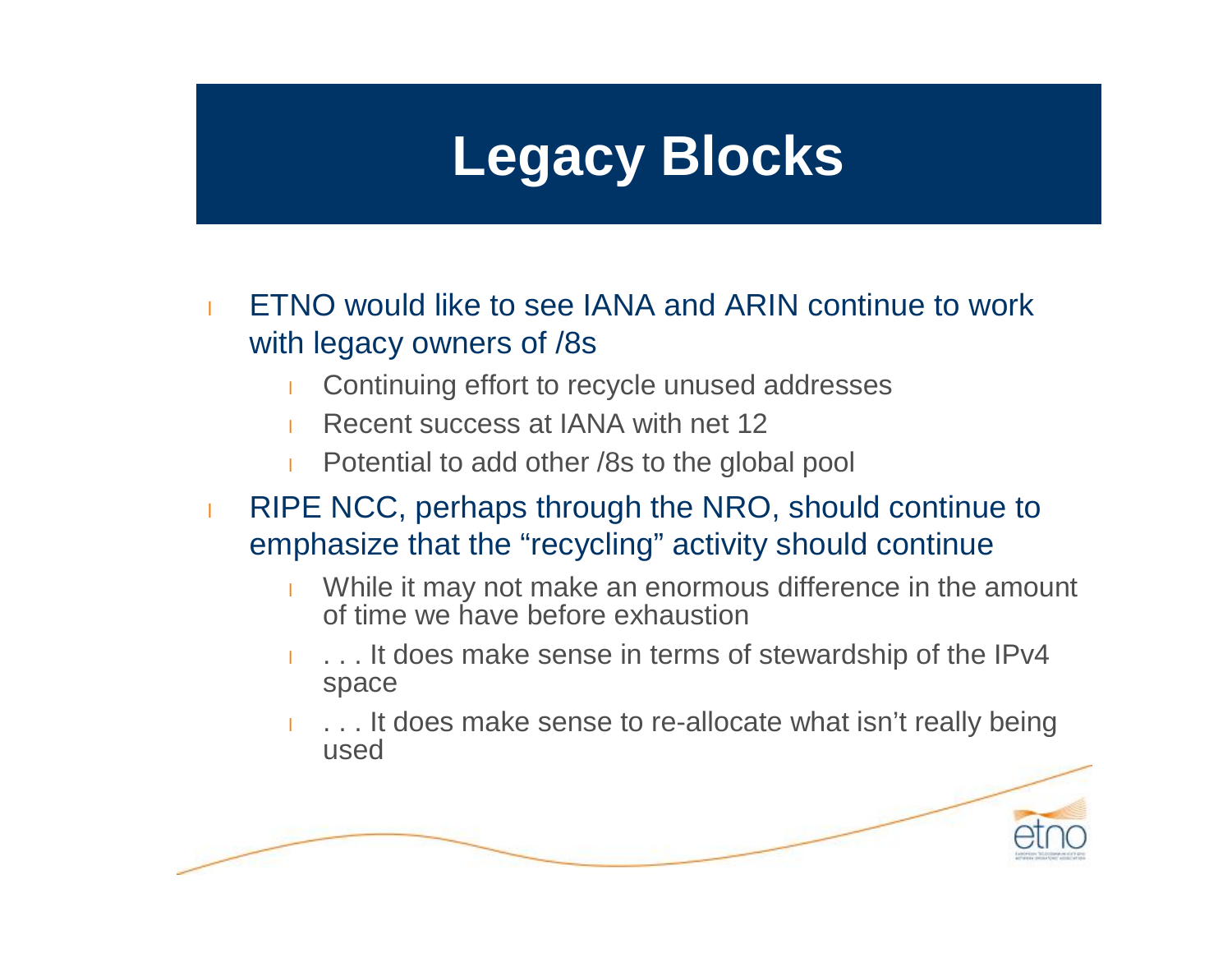# **ETNO Commitment**

- **ETNO members believes that these principles should be the** basis for any agreement on appropriate measures and actions
- $ETNO as$  an organization will work within RIPE to help encourage the adoption of these principles
- **ETNO will work as a contributing and positive membership** organization to the debate in ETNO noting that it
	- Represents 43 members across 34 countries representing a telecoms market of many billions of euros
	- Uses internal agreement mechanisms to agree the view that is represented at external forums, such as RIPE, for those members who are interested but unable to attend RIPE meetings